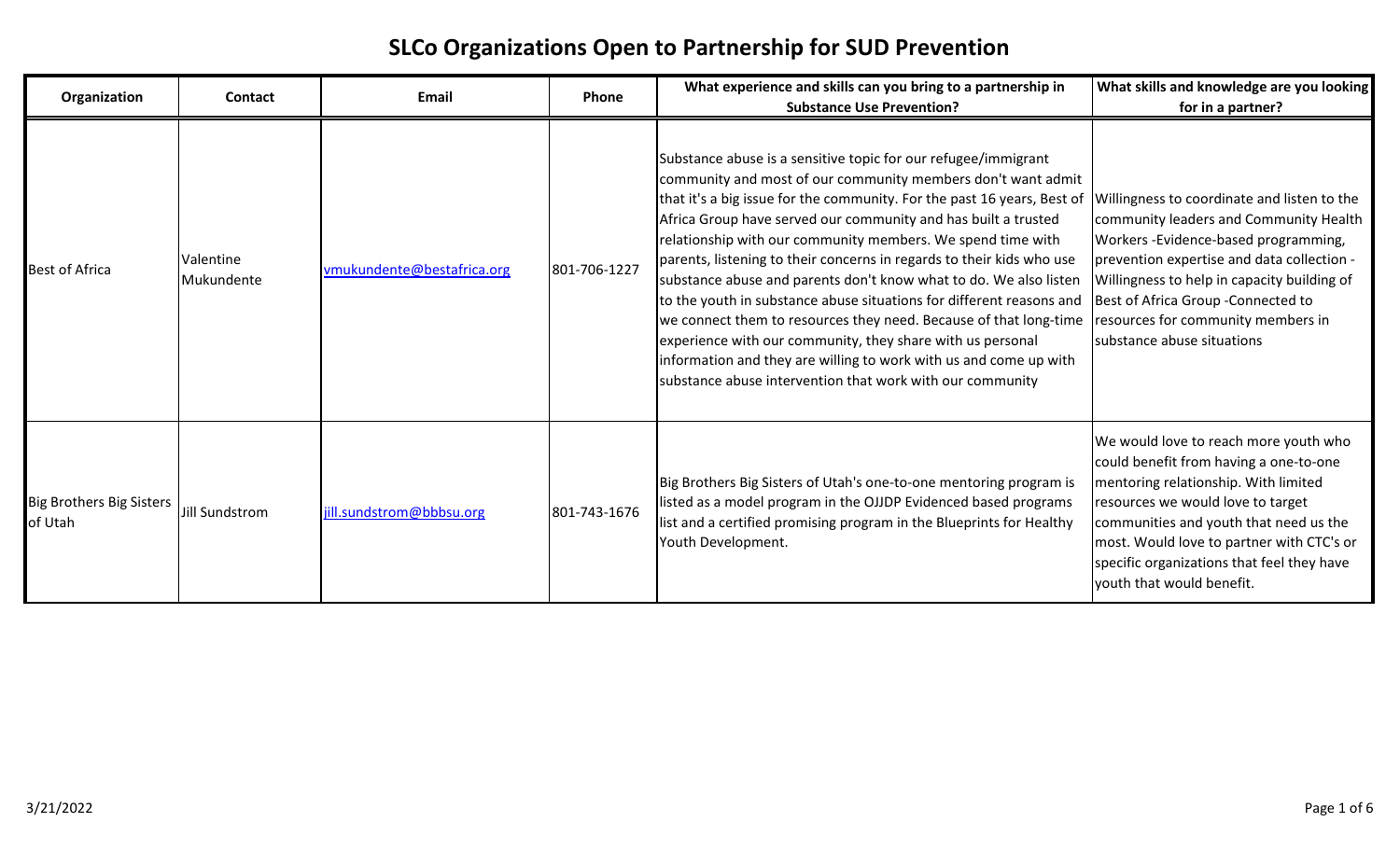| Children's Service<br>Society of Utah | Sandy Craft             | sandy@cssutah.org          | 801-326-4381 | For 19 years Children's Service Society's GRANDfamilies Kinship Care<br>(GRANDfamilies) program has been serving kinship families.<br>GRAND families is the only service program that provides support<br>and assistance to kinship families in the State of Utah, regardless of<br>kinship licensure and/or involvement with other state agencies. The<br>program was created to restore safety to the child(ren)'s living<br>situation, enhance protective factors, prevent substance abuse, and<br>improve family functioning. This program allows children to be<br>placed with relatives rather than strangers, prevents substance<br>abuse in a second generation, and assists caregivers with the<br>dynamics of kinship issues. GRANDfamilies provides counseling,<br>crisis intervention, advocacy, access to legal resources, case<br>management, as well as free educational and support groups for all<br>members of the kinship family. The program also provides social<br>support and pro-social involvement for kinship families that find<br>Ithemselves isolated in their communities. GRANDfamilies First<br>groups for children and adults are 10-week classes, offered three<br>times a year. Classes are taught by licensed professionals and are<br>psycho dynamic as they allow time to process information and<br>emotions. Friend 2 Friend monthly support groups provide family<br>bonding opportunities and social network experiences. Case<br>management and family needs assessments provide links to<br>resources which facilitate the children's attachment to their kinship<br>families and prevent placement in the foster care system with<br>strangers. | Evidence-based programming, prevention<br>expertise and data collection. Funding<br>opportunities for SUD prevention<br>programming for families and<br>children/teens in kinship care. |
|---------------------------------------|-------------------------|----------------------------|--------------|----------------------------------------------------------------------------------------------------------------------------------------------------------------------------------------------------------------------------------------------------------------------------------------------------------------------------------------------------------------------------------------------------------------------------------------------------------------------------------------------------------------------------------------------------------------------------------------------------------------------------------------------------------------------------------------------------------------------------------------------------------------------------------------------------------------------------------------------------------------------------------------------------------------------------------------------------------------------------------------------------------------------------------------------------------------------------------------------------------------------------------------------------------------------------------------------------------------------------------------------------------------------------------------------------------------------------------------------------------------------------------------------------------------------------------------------------------------------------------------------------------------------------------------------------------------------------------------------------------------------------------------------------------------------------------------------|-----------------------------------------------------------------------------------------------------------------------------------------------------------------------------------------|
| Housing Connect                       | <b>Cassandra Meyers</b> | cmeyers@housingconnect.org | 801-882-5822 | Strong background in model implementation of multiple evidence<br>based programming                                                                                                                                                                                                                                                                                                                                                                                                                                                                                                                                                                                                                                                                                                                                                                                                                                                                                                                                                                                                                                                                                                                                                                                                                                                                                                                                                                                                                                                                                                                                                                                                          | Connections in the mental health<br>community, specifically for young children.<br>Knowledge and expertise around education<br>equity.                                                  |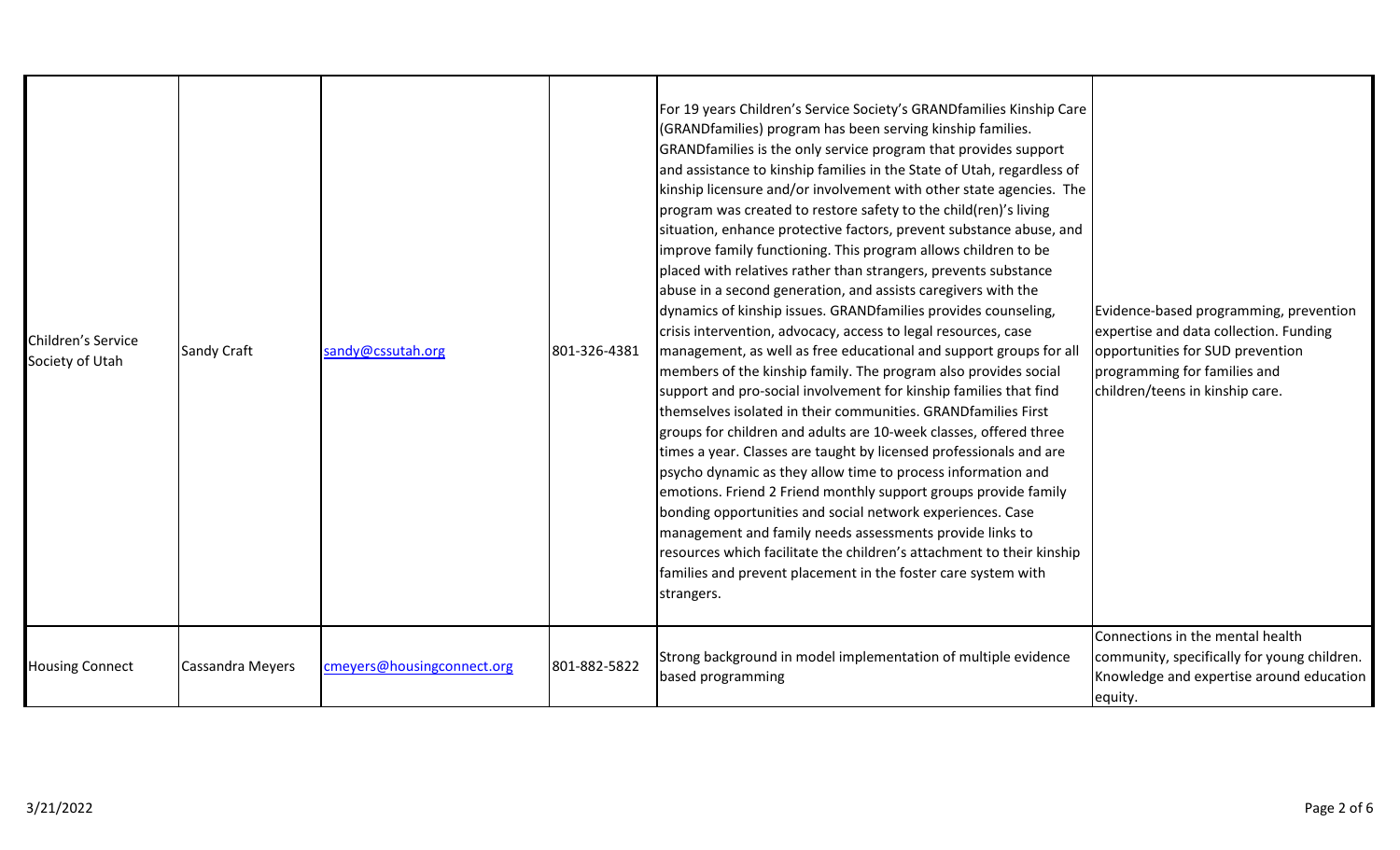| <b>Magna United CTC</b>                | Kellen Schalter        | kschalter@slco.org      | 385-227-9646 | Magna United CTC is a youth substance use prevention coalition that organizations that are implementing<br>focuses on community health programming and policy in Magna. We evidence-based programming, and<br>have completed a Magna wide community profile, can provide<br>connections to the west side community, and have experience with<br>writing action plans, policy work, and program implementation. | Magna United CTC would be interested in<br>partnering with someone working on<br>programs that promote youth involvement,<br>organizations that are partnering or building<br>connections with the Hispanic community.<br>Magna has a large Hispanic population and<br>it is a goal of Magna United CTC's to bring<br>them into our organization and create more<br>Spanish materials and programs. |
|----------------------------------------|------------------------|-------------------------|--------------|----------------------------------------------------------------------------------------------------------------------------------------------------------------------------------------------------------------------------------------------------------------------------------------------------------------------------------------------------------------------------------------------------------------|-----------------------------------------------------------------------------------------------------------------------------------------------------------------------------------------------------------------------------------------------------------------------------------------------------------------------------------------------------------------------------------------------------|
| <b>Millcreek Promise</b>               | Kayla Mayers           | kmayers@millcreek.us    | 8010654-4304 | Millcreek Promise is a department within the city of Millcreek, so we<br>have a connection to the community and Mayor and City Council<br>support. Personally, I used to work in afterschool and have taught<br>Prevention curriculum to teenagers. In addition, I have been the<br>chair and a participant of various committees over the last 4 years.                                                       | Connections with the Millcreek community                                                                                                                                                                                                                                                                                                                                                            |
| Murray City School<br><b>District</b>  | <b>Keondra Rees</b>    | krees@murrayschools.org | 801-274-7400 | We are a school district with partnerships with several mental health<br>agencies.                                                                                                                                                                                                                                                                                                                             | Building connections with local<br>communities, evidenced based programing,<br>partnerships, and collaboration.                                                                                                                                                                                                                                                                                     |
| <b>MyKearns Community</b><br>Coalition | <b>Cheryl Saunders</b> | csaunders@slco.org      | 385-468-5261 | <b>Connections to Kearns Community</b>                                                                                                                                                                                                                                                                                                                                                                         | Evidence-based programming                                                                                                                                                                                                                                                                                                                                                                          |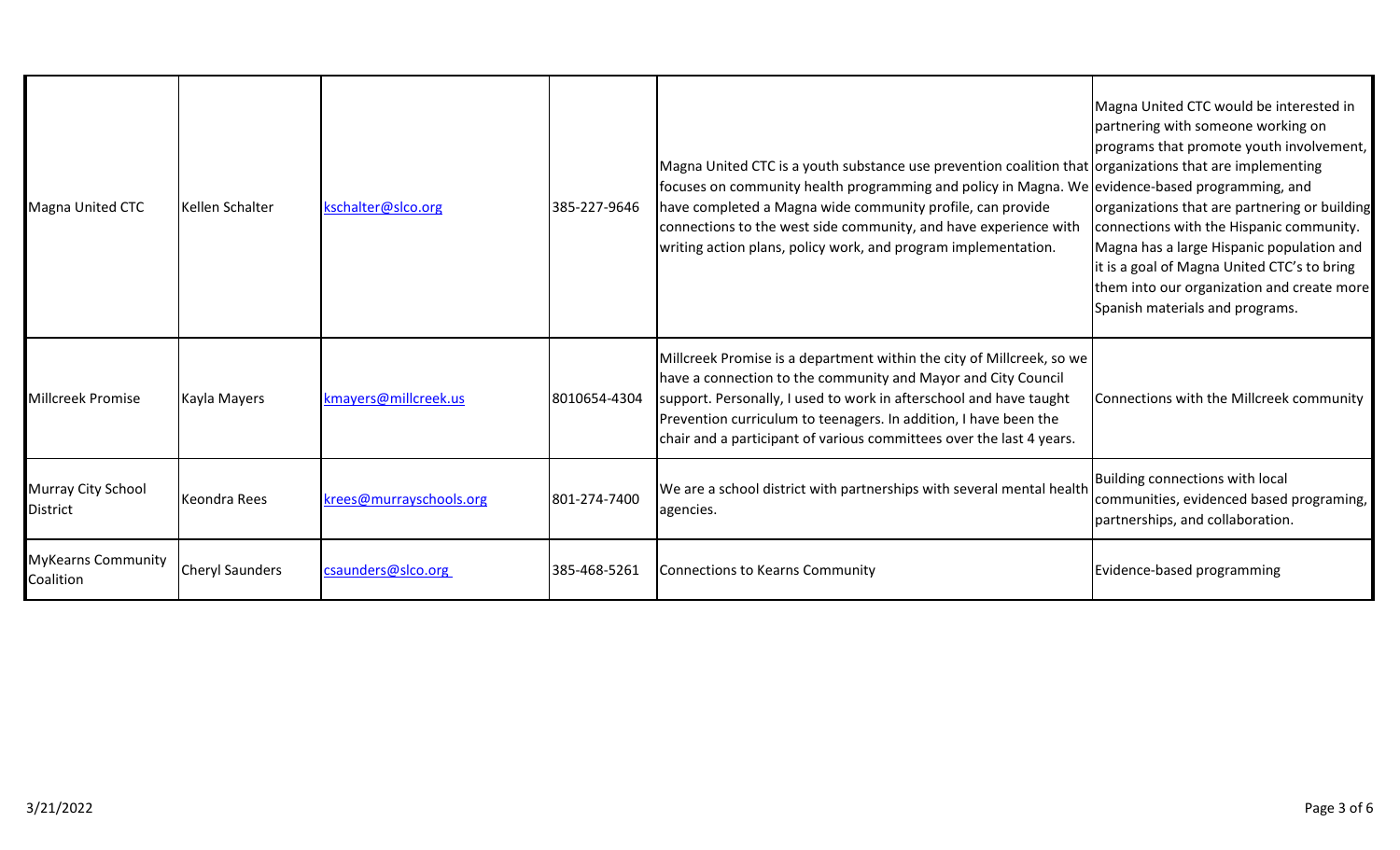| Promise South Salt<br>Lake                 | Kelli Meranda           | kmeranda@sslc.gov      | 801-828-8678 | We have 13 school- and community-based OST programs, serving a<br>diverse population in South Salt Lake, including a large number of<br>youth and families identifying as immigrants and/or refugees. Our<br>programs provide a balance of academics and enrichment, with<br>activities tied to UEN Core Standards. Promise is well-established<br>and has strong relationships with Granite schools and a data sharing<br>agreement with Granite School District. Promise also has a strong<br>infrastructure and staffing which supports work with families. | Evidence-based prevention programming<br>for K-12 youth                                                                                                                                                            |
|--------------------------------------------|-------------------------|------------------------|--------------|----------------------------------------------------------------------------------------------------------------------------------------------------------------------------------------------------------------------------------------------------------------------------------------------------------------------------------------------------------------------------------------------------------------------------------------------------------------------------------------------------------------------------------------------------------------|--------------------------------------------------------------------------------------------------------------------------------------------------------------------------------------------------------------------|
| Refuge Group                               | Dedi Ramba              | dedi@refugegroup.org   | 801-889-0129 | I attended and successfully completed a substance abuse prevention<br>skills training (SAPST) in St. George last year. I obtained a<br>state/national certification as a prevention specialist through the<br>Utah Division of Substance Use and Mental Health and the federal<br>Substance Abuse and Mental Health Services Administration<br>(SAMHSA).                                                                                                                                                                                                       | am looking for a partner that has strong<br>connections with a specific community to<br>recruit participants/families to take part in<br>the SFP 7-17 intervention.                                                |
| Salt Lake County Aging<br>& Adult Services | Marianne<br>Christensen | mhchristensen@slco.org | 385-468-3084 | SLCo can provide a wide variety of evidence based programs for<br>older adults such as: Living Well with Chronic Pain, Living Well with<br>Diabetes, Living Well with Chronic Conditions, Tomando Control de<br>su Salud, The Aging Mastery Program. These programs can help<br>older adults find alternative ways to deal with their health<br>challenges besides medication as well as provide social support.<br>We have a Master Trainer for these programs who can train new<br>leaders and we hold the license to these programs.                        | We are looking for a partner who are<br>connected to a large group of older adults<br>and who could help with marketing. We<br>also are in need of more volunteers to get<br>trained to help offer these programs. |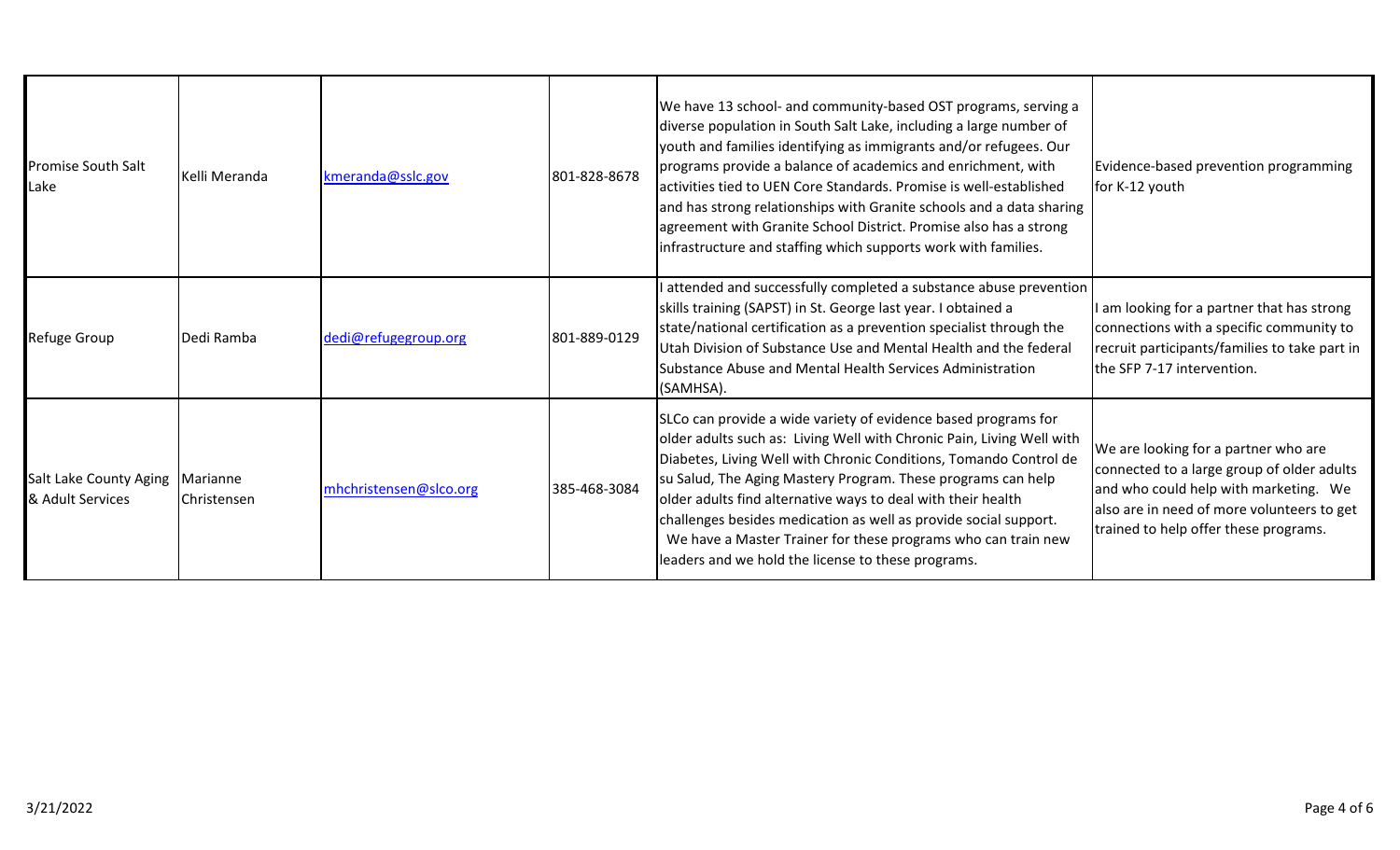| Salt Lake County Youth<br><b>Services</b>      | Julianna Potter      | jupotter@slco.org               | 385-468-4512 | We provide evidence-based groups for teens and parents. We have<br>four trained facilitators who are willing to provide training in person<br>or online. Additionally, we contract with an evaluation agency to get<br>ongoing data about the efficacy of our programs. We would be<br>willing to use new/different curriculum with a community partner<br>and evaluate it along the way.                             | We want to ensure we are reaching<br>vulnerable communities including racially<br>diverse communities, communities lacking<br>economic resources, and the LGBTQ+<br>community, so agencies that specifically<br>serve those groups may be a good fit. We<br>want to be helpful to smaller community<br>agencies and be available to provide<br>services that meet their needs. |
|------------------------------------------------|----------------------|---------------------------------|--------------|-----------------------------------------------------------------------------------------------------------------------------------------------------------------------------------------------------------------------------------------------------------------------------------------------------------------------------------------------------------------------------------------------------------------------|--------------------------------------------------------------------------------------------------------------------------------------------------------------------------------------------------------------------------------------------------------------------------------------------------------------------------------------------------------------------------------|
| Salt Lake County Youth<br>Services Afterschool | Danielle Latta       | Dlatta@slco.org                 | 385-468-4438 | We have existing Afterschool programming in 11 low income Granite<br>School District locations K-12                                                                                                                                                                                                                                                                                                                   | We would love to find partners to bring in<br>evidence-based programming into our<br>existing programs.                                                                                                                                                                                                                                                                        |
| Spy Hop Productions                            | Teri Mumm            | teri@spyhop.org                 | 801-532-7500 | We can offer connection to the Spy Hop Community Coalition and<br>partnership with our alumni-driven production company in film<br>audio or design.                                                                                                                                                                                                                                                                   | We are looking for connections with policy<br>work and improving access to opportunities<br>for young people in Salt Lake City                                                                                                                                                                                                                                                 |
| Utah Health and<br>Human Rights                | <b>Heidi Justice</b> | heidi.justice@uhhr.org          | 801-494-5412 | We work with refugee and immigrant communities in Utah. We<br>don't have specific experience or skills related to substance use<br>prevention but do have connections to a specific community.                                                                                                                                                                                                                        | If we were going to partner with another<br>agency we would want them to have the<br>skills and experience in substance use<br>prevention that we do not.                                                                                                                                                                                                                      |
| Utah Health Policy<br>Project                  | Allison Heffernan    | allison@healthpolictproject.org | 385-313-8513 | We work with people who are being released from incarceration,<br>unsheltered population and people with behavioral health needs,<br>We also work with families to get them signed up for Medicaid. We<br>work with a lot of different Utah communities who we assist with<br>different resources. While we don't have much experience with SUD<br>prevention, we have a lot of experience with serving the community | Looking for a partner with evidence based<br>programming experience                                                                                                                                                                                                                                                                                                            |
| Utah Muslim Civic<br>League                    | Luna Banuri          | luna@utahmcl.com                | 832-542-9424 | Community knowledge and connections.                                                                                                                                                                                                                                                                                                                                                                                  |                                                                                                                                                                                                                                                                                                                                                                                |